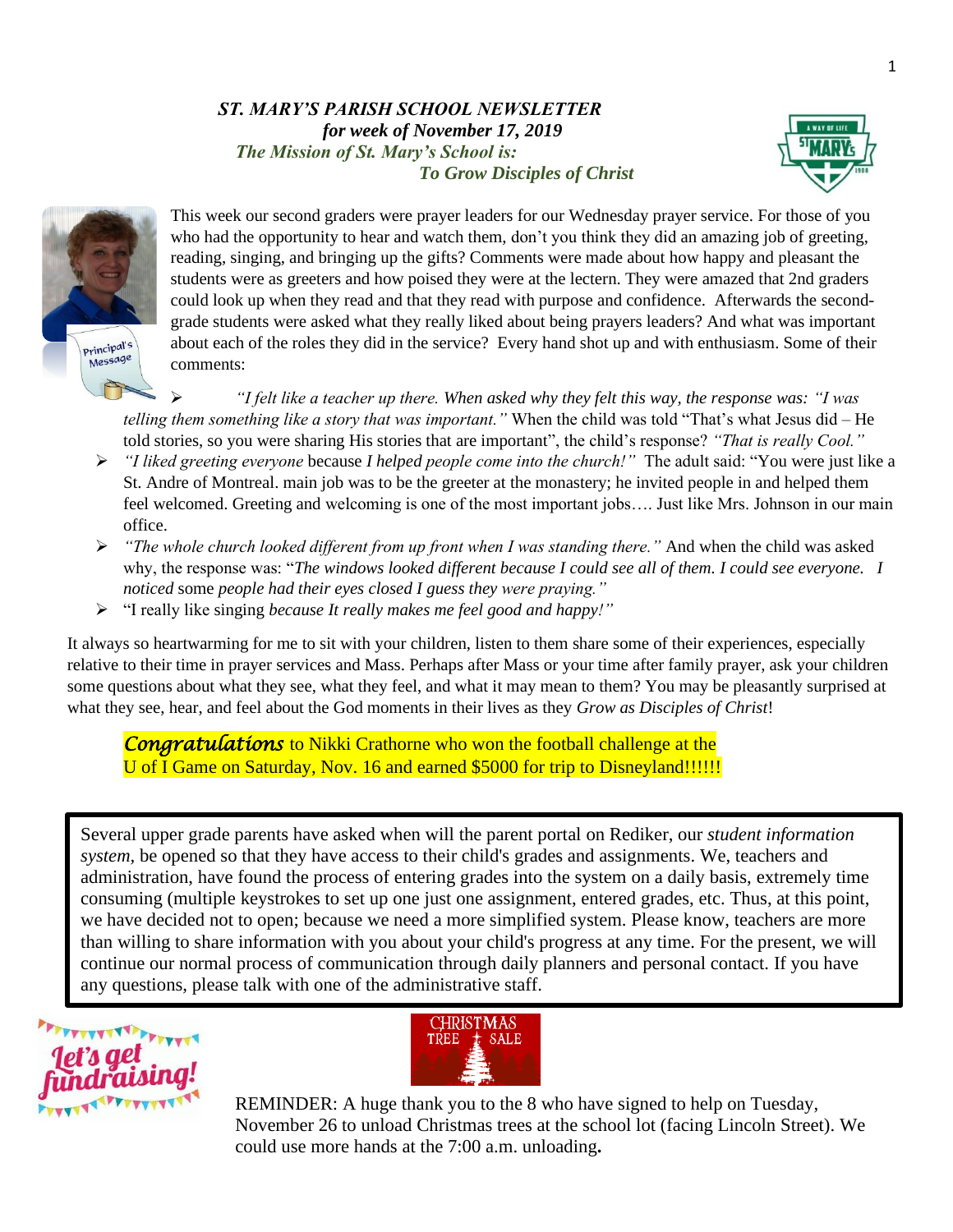**LINK is:** The link for the **Christmas Tree Shift** Sign up is: [https://docs.google.com/spreadsheets/d/1mv7\\_AHmbEa-](https://docs.google.com/spreadsheets/d/1mv7_AHmbEa-VjPOiWvK1s4hW2G1K3ZJgXdU6nDbg58/edit?usp=sharing)[VjPOiWvK1s4hW2G1K3ZJgXdU6nDbg58/edit?usp=sharing](https://docs.google.com/spreadsheets/d/1mv7_AHmbEa-VjPOiWvK1s4hW2G1K3ZJgXdU6nDbg58/edit?usp=sharing)

Looking for an idea for family donation? One could purchase some Joann's gift cards **AUCTION** since there is a parishioner who wants to do some items. For more information about this, contact, Dianna Spellman, chair, at **[diannaespellman@gmail.com](mailto:diannaespellman@gmail.com)**

*Attached is an updated form for family donations.* **EXTENDED: family donations deadline for a drawing for a free night at the University Inn on the Auction night has been** *extended till Friday, November 22.* 

**NOTE**: the school's website: [www.stmarysmoscow.org](http://www.stmarysmoscow.org/) one can find out more information about the auction as well as buying auction tickets. Information is available too on St. Mary's FACEBOOK (formerly Ursuline Academy) site.

# **FAMILY PICTURE**

We would like to update and include our new families on the "family wall" in the lower hall. If you would send a picture to the school of your family, we will update our wall.

| <b>DATES</b> to note: |              | This Week                                                                                                                          |
|-----------------------|--------------|------------------------------------------------------------------------------------------------------------------------------------|
| Wednesday,            | November 20: | Mass at 9:00 a.m. with First Graders at prayer leaders                                                                             |
| Friday,               | November 22: | At 8:15 a.m. <b>Thanksgiving Prayer Service</b> led by Student Council at<br>morning assembly<br>NO Math Circle today at 2:30 p.m. |



| Monday, November 18               | Mac $n$ cheese $+$ ham              |
|-----------------------------------|-------------------------------------|
| Tuesday, November 19              | <b>Taco Breakfast Casserole</b>     |
| Wednesday, Nov. 20                | Fried rice with ham                 |
| Thursday, November 21             | Grades 6/7 Choice: Baked potato bar |
| $\mathcal{S}$ Friday, November 22 | Hot dogs in a bun with chips        |
|                                   |                                     |



**Student Council Campaign and Elections will be starting in December.**  *November 22:* applications for student council positions due

**Week of December 2** is Campaign Week and on **December 11:** speeches will be given at the Church after Mass. Then voting will take place in the classrooms upon returning to school. Students from Grades K through 8<sup>th</sup> will be voting for the candidates.

**Safety Environment Workshop** Saturday December 7 at 11:00 a.m. at the Parish Center. Anyone who works with young people are required by the Diocese to be trained. For more information call Sister Margaret at the school.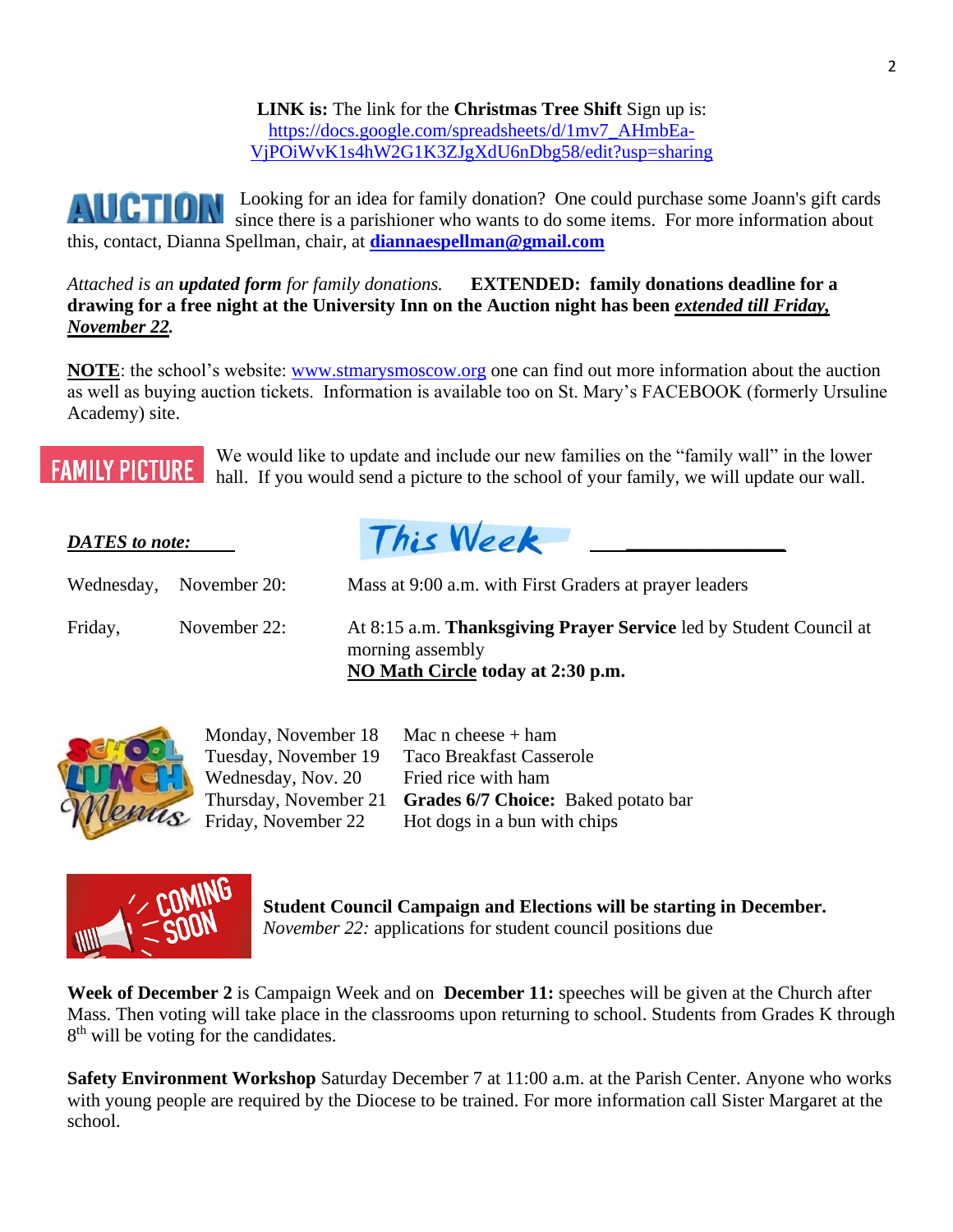**December 8:** Catholic Women's League breakfast at 9:15 a.m. in the Parish Center. All women are invited to come and have breakfast with other women. Bring a Christmas ornament (wrapped worth \$5) to share with others. Great time to join in a fun time with other women.

**December 17:** Christmas Concert. This year the students will be doing the wonderful play *Frozen.*

**December 18** will be the **Pizza/Bingo Party** for all grades who have earned 100% of their monies for the Joga-thon. Next week we'll print what each class has earned.



The **Foundation for the School** is a separate 501 C3 corporation. It was established over 30 years ago for the express purpose of raising monies (from the interest earned) on the endowment (that is, the corpus).

This year, the Foundation was able to provide to the school almost \$97,000. (This amount is equal to \$907 **per student** this year!)

Parents, won't you consider donating to the Foundation? The money you give is never touched. *Up to 5% of the monies earned yearly is given to the school.*

The GOAL of the Foundation is to have a corpus of \$10,000,000. We are 20% there. With ten million dollars, the school's tuition will be about \$500 per year! Why? Interest on ten million would pay for 80% of the school per year. 80% of the budget is salaries and benefits.

Won't you help by donating, preferably monthly, to the Foundation? Every amount helps build towards the goal. No donation is too small! Thank you. *Attached is the information that has been sent to parishioners*. For more information, call the school.

**IPO's Dinner in a U.S. Home Program** provides an opportunity for international students at the University of Idaho to connect with the Moscow community by attending a meal in a local home. This program is designed to foster new friendships that promote cultural exchange and appreciation for both hosts and students. *Interested in learning more?\*\*\** Join the Dinner in a U.S. Home [Facebook Group](https://urldefense.com/v3/__https:/www.facebook.com/groups/2171826376410438/__;!MhfXWAnT7Wk!wQ0-ediJFw49kzeoxiuupYA4Fi_M1plCYbrWD6FRCryF_MWVw24YiwahhB7gEWb5$) or sign up for dinner [now!](https://urldefense.com/v3/__https:/uidaho.co1.qualtrics.com/jfe/form/SV_bdRYHthCcTKUm4B?fbclid=IwAR38sFO6wV-GIHNLP6RM-mXrQ3xb916Y0P1NVcVbujWUefZmh4Wj6i7Wls0__;!MhfXWAnT7Wk!wQ0-ediJFw49kzeoxiuupYA4Fi_M1plCYbrWD6FRCryF_MWVw24YiwahhO4RLUr1$)

"Let us have all the delights of which we are capable." - Charles Williams



\*\*\*For more information connect with Ashleigh Bright, one of the parents in St. Mary's School. Her phone number is: 208.885.5508

## NER IN A U.S. HOME

food, cultural exchange, friendship,

Æ

Following items are needed for families that are "homeless" and are on their way of finding housing and jobs. Sister Margaret serves on the Family Promise of the Palouse Board and she has been asked to see if families have any of the following

items they no longer need and are clean:

➢ Luggage and boys or girls socks and underpants (size 2 T through sizes 14/16 large